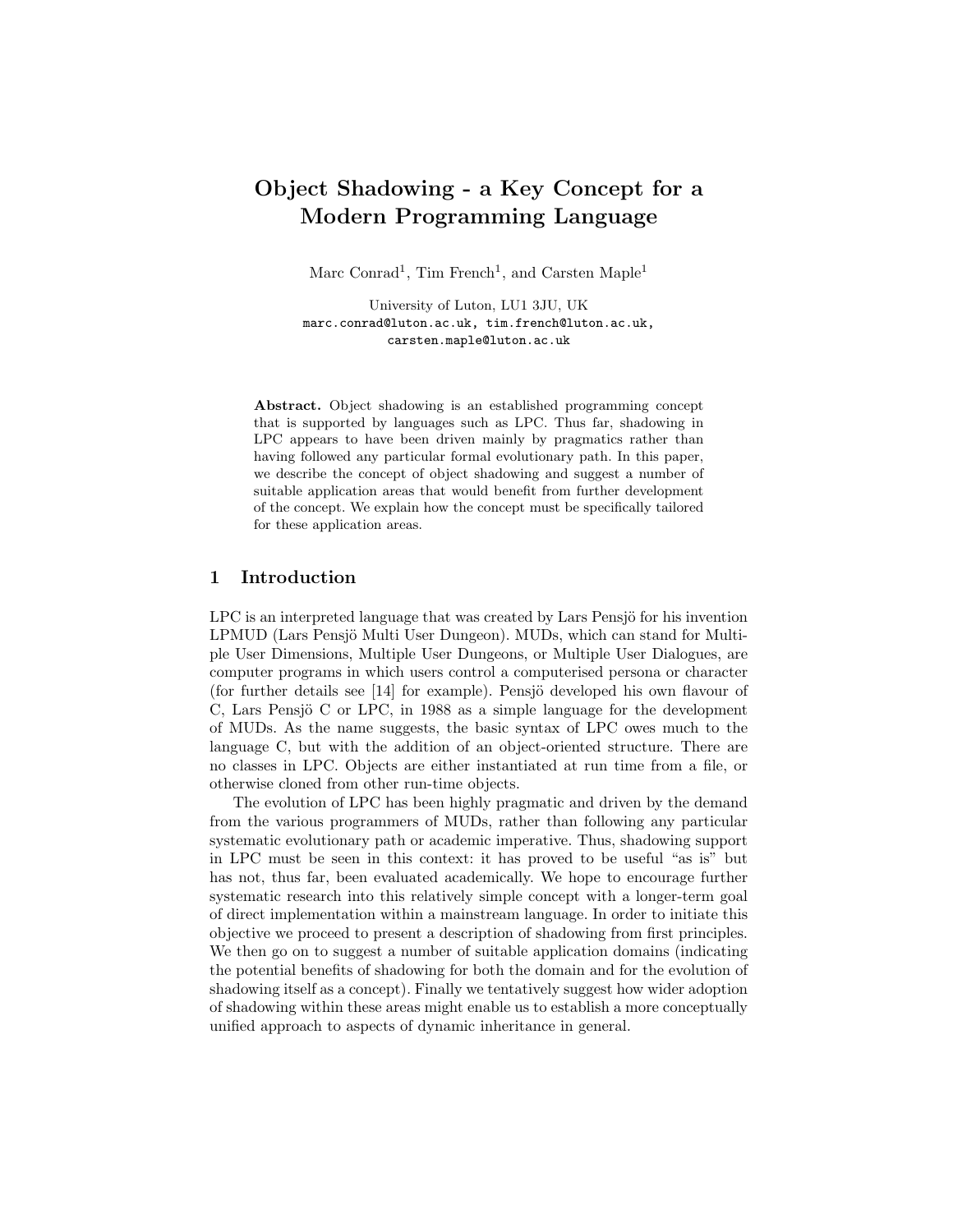# 2 The functionality of a shadow



Fig. 1. Sequence diagram for a typical situation in a computer game. An evil witch transforms a player (named fabian) into a frog. For that a suitable shadow object is created and added to the player. All messages sent to the player are then received by the shadow. The shadow basically "becomes" the player. In this example the shadow defines a method  $kiss()$  that destroys the shadow when it is sent by a princess.

The idea with the shadow functionality is to *mask* one or more methods in a target object (the "shadowed" object) for a certain amount of time. A shadow is applied at run-time rather than compile-time, in response to the dynamic need of programming applications (see figure 1). Every method that is sent to the shadowed object will then be processed first by the shadow (if the shadow defines it). If a method is not explicitly defined in the shadow it will be passed on to the shadowed object as if there were no shadow in between.

In the following we list some properties of shadows in LPC to give a better understanding of the concept. However, we should bear in mind that a shadow implementation in a future language may require "better" or more evaluated properties. It is partly the purpose of the paper to encourage a discussion on these possible variations of the shadow concept.

- A shadow cannot be shadowed, however an object can have more than one shadow.
- When an object returns "true" on a method call query prevent shadow() it cannot be shadowed. A special situation occurs, when a shadow defines query prevent shadow() returning "true": This shadow disallows any further shadows on the shadowed object.
- A method cannot be shadowed if it is declared nomask.
- Attributes cannot be shadowed.
- Only calls made from "external" objects can be shadowed. We illustrate this in an example: Let us consider a Java implementation of shadows, in which a method bla() of an object fred is shadowed. Then a method call fred.bla() will be received by the shadow while a call bla() in the object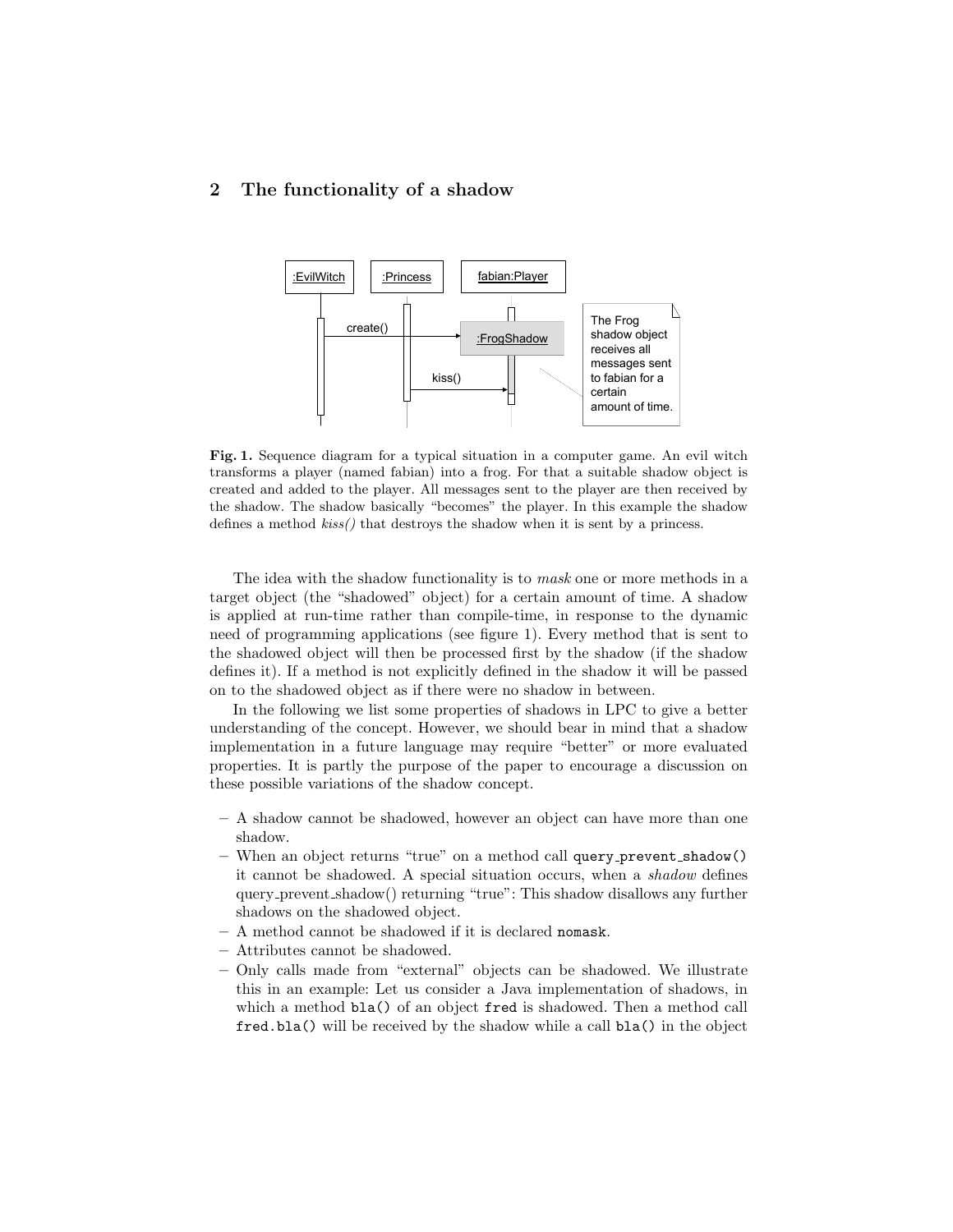fred itself will go to fred directly. We enable the possibility of shadowing an "internal" call by artificially making it external using the syntax this.bla().

A Java package that implements shadows can be found on the web site [5] that also contains a number of examples. It extends the idea of shadowing objects in LPC to the concept shadowing of classes: A shadow of a class means that a shadow is thrown over every object that is instantiated from this class.

# 3 Application areas for Shadows

The first two examples in this section are in the context of software development. The third and fourth example show how shadows can be used to implement "non-standard" inheritance. Subsection 3.5 finally gives a provocative view on the relationship between shadows and inheritance.

#### 3.1 Deprecated methods

Software Libraries are under constant evolution and it is a fact that sometimes methods are replaced by other methods that may be more consistent with, for example, naming conventions. The problem is that legacy code usually continues to use deprecated methods. Hence it is impossible for the provider to remove them completely from the library.

A shadow system could help the provider of the software to separate an object into two parts. The actual, official version of the object where the deprecated methods have been removed and a collection of shadows that implement deprecated methods. In cases that the deprecated method is necessary for an application the object would then be shadowed. This reduces the overhead of having the additional, deprecated, method as part of a library to applications where these methods are used.

Syntactically this could be provided similar to the Java properties mechanism: The required shadows for each class are specified in "environment variables". The class loader then can automatically decide when to add a shadow depending on the values defined by the environment.

## 3.2 Prototyping

Following the suggestion in the previous section that shadows could be used for "fading out" deprecated methods, in a similar manner, shadows could also be employed in prototyping for software development. This is especially the case when a development process starts from an existing library and it is vital that the library is not changed (or that it is not possible to change the library because, for example, it is bought from an external supplier or because of copyright issues).

A shadow then could be used to change the behavior of a class or object temporarily or for a well defined situation during development. An evaluation with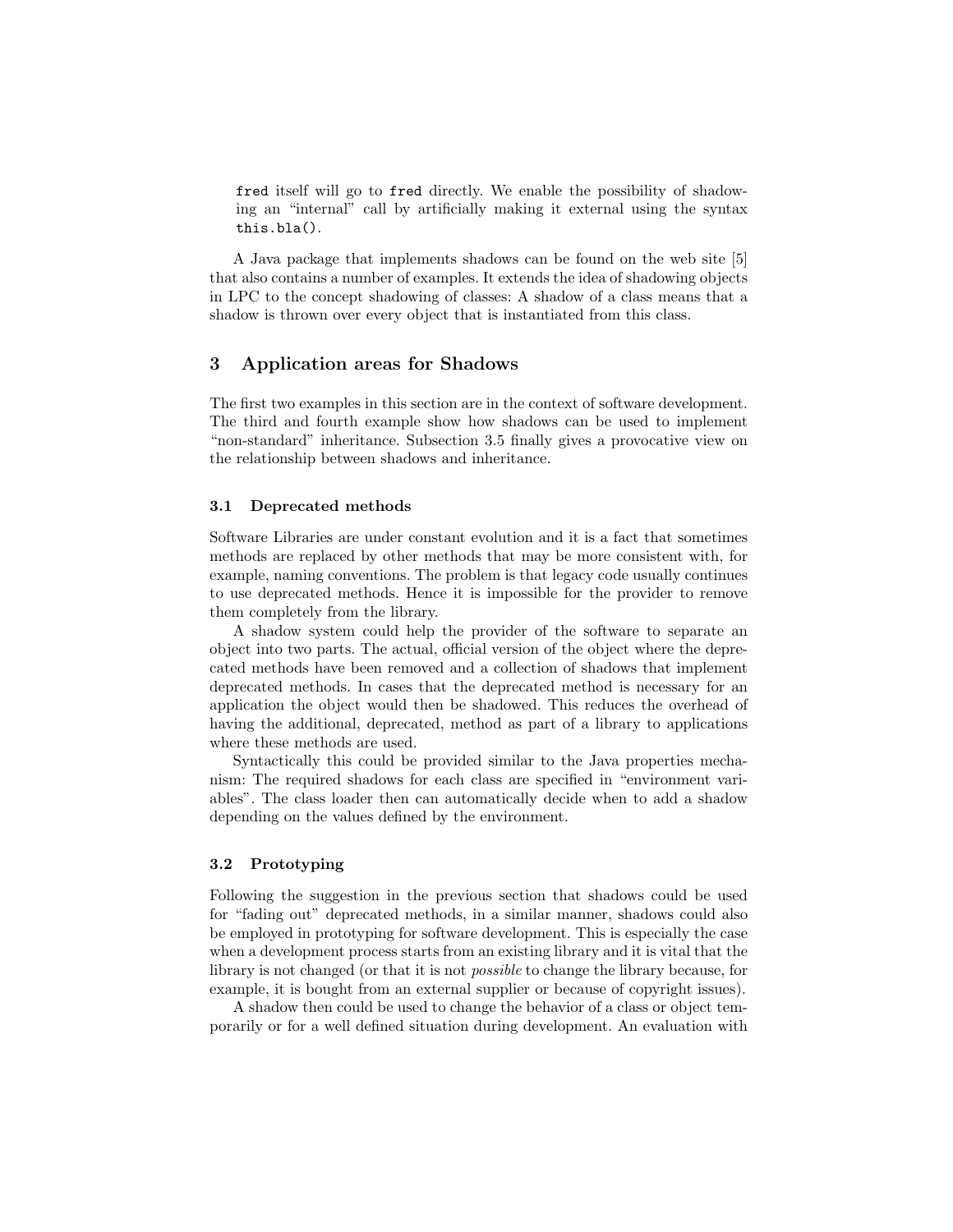extended experiments using the shadow may then be used to collect arguments for or against the adoption of the proposed change of the class.

Shadows can also be used (automatically) in a concurrent version system (CVS) to implement branching in software development.

#### 3.3 Reclassification and Dynamic Inheritance

Reclassification and a special case of it, dynamic inheritance, is the process of changing the class of an object at run-time. These are extremely useful concepts and as such there have been ideas developed to overcome the limitations of C++ in this area: dynamic inheritance in  $C++$  is discussed in [6]. Automatic reclassification based on the value of predicates is implemented as predicate classes [2] in Cecil [3]. In [11] a Java extension featuring dynamic inheritance is proposed. Dynamic inheritance is further supported in Lava as part of the Darwin project [10]. However, the most significant approach for reclassification can be found in *Fickle* (e.g. [9], [1], [8]).

It is not a coincidence that the Fickle example in [8] is in the context of a computer game. A Player that is (an instance of) a Frog is reclassified to a Prince after being kissed. It is exactly this kind of problem that is, in practice (namely using LPC), pragmatically solved with shadows. The main goal in reclassification is the change of the behavior of an object: The behavior of a Frog is different from the behavior of a Prince. This is achieved by the application of a shadow to a player object. Different shadows may change the default behavior of the player. For instance, a magic spell might add a "Frog shadow" to the prince, thus enabling "Frog"-like behavior. A kiss of a princess may then replace the "Frog shadow" by a "Prince shadow" (see also figure 1).

#### 3.4 Interclassing

For a motivation of Interclassing we refer the reader to [13], [7] (in a general context), or [4] (in a mathematical context). The basic underlying principle in interclassing is the insertion of a new class in an existing inheritance hierarchy. Here the assumption is that the inheritance hierarchy to be modified is in the context of an existing library that cannot be changed (for instance because of a copyright or that it has to be left unchanged for existing applications etc).

The shadowing concept can be useful in such situations. We illustrate this using an example presented in [7]. An existing hierarchy with Parallelogram as a parent of a class Square should be extended by a class Rectangle. In [7] the proposed solution is the introduction of a "reverse inheritance" (specialization) relationship established from the Rectangle to the Square. A shadow – in contrast to that – could change the methods in the Square directly. A shadow class inherits from the Rectangle and shadows the Square (see figure 2).

#### 3.5 Specialization and Inheritance

The usual way to implement specialization in a class-based language is to derive a child class and make appropriate changes. However, alternatively we could also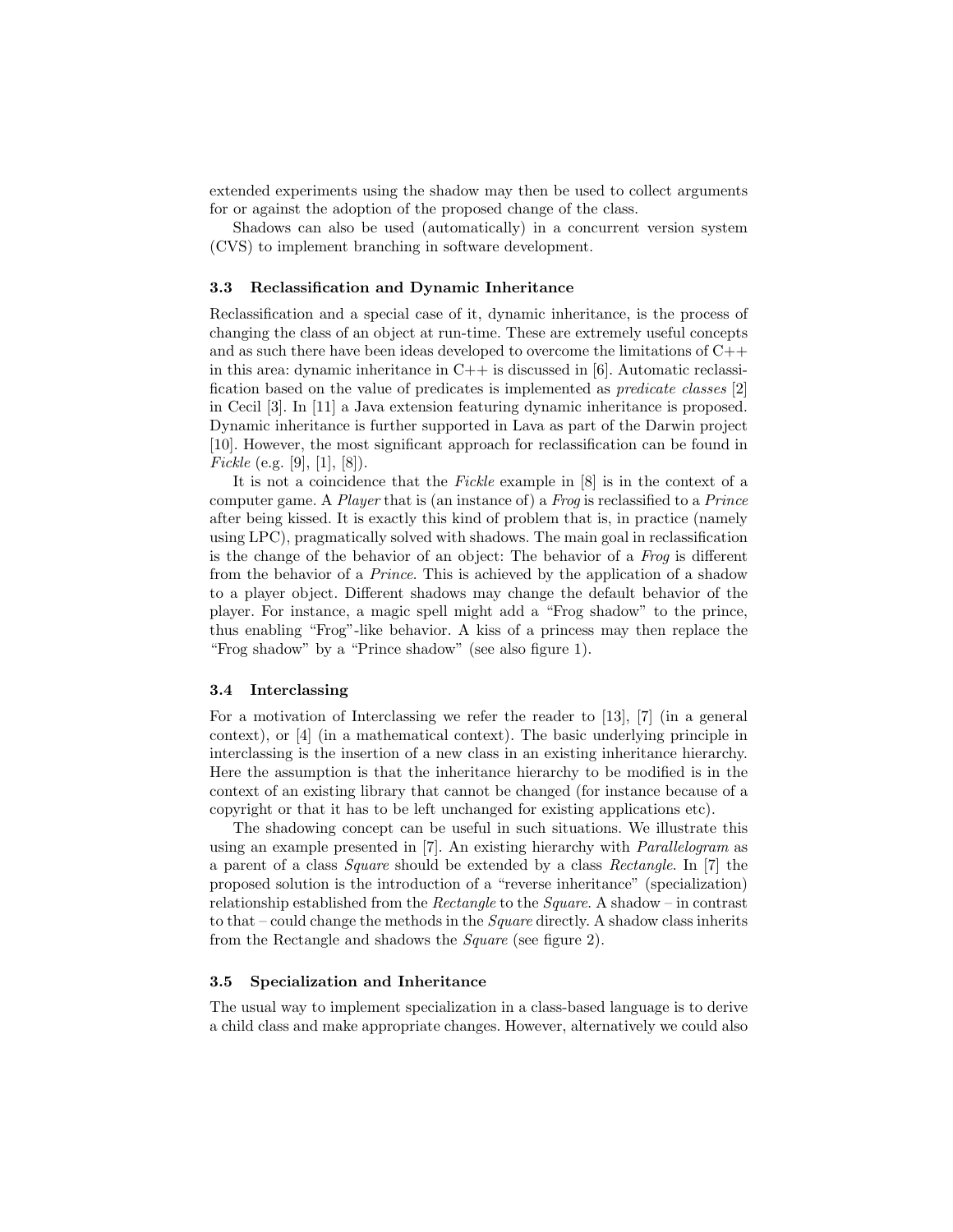

Fig. 2. The Rectangle is added into the *Square / Parrallelogram* hierarchy. However as we assume that *Square* cannot be recompiled it has to be shadowed to become a child class of Rectangle. Note that on the right hand side, because of the shadowing and because the Rectangle is also a child class of Parallelogram, the Square – Parallelogram generalization is irrelevant

think of instantiating an object and then shadowing the object where the shadow provides the specialized functionality. When using the well known Vehicle/Car inheritance example (The vehicle defines a method move() that is implemented in Car), we could equally think of an instantiation of a vehicle object that is then shadowed with a shadow that implements the move() method. This simple example illustrates the power of the shadow concept: It might even be able to emulate inheritance. That means we could think of a programming language that has shadows as a first class feature and derives inheritance as a special application of shadows.

# 4 Conclusion

We have discussed the concept of shadows, a technique already employed in programming applications in which there is a need for dynamic updating, most notably games programming. We have shown that shadows provide a useful tool in a number of other application areas. Moreover it would be a unified approach for a diversity of applications such as deprecating methods, prototyping, reclassification, interclassing, and specialization. Certainly a dynamic object oriented language would profit when shadows are embodied as a key concept.

## References

- 1. D. Acnona, C. Anderson, F. Damiani, S. Drossopoulou, P. Giannini, E. Zucca. A type preserving translation of Fickle into Java Electronic Notes in Theoretical Computer Science 62 (2001). Available at: http://www.elsevier.nl/locate/entcs/volume62.html
- 2. C. Chambers. Predicate classes, in: Proceedings of the ECOOP'93, volume 707 of Lecture Notes in Computer Science, pages 268–296, Kaiserslautern, Germany, July 1993.